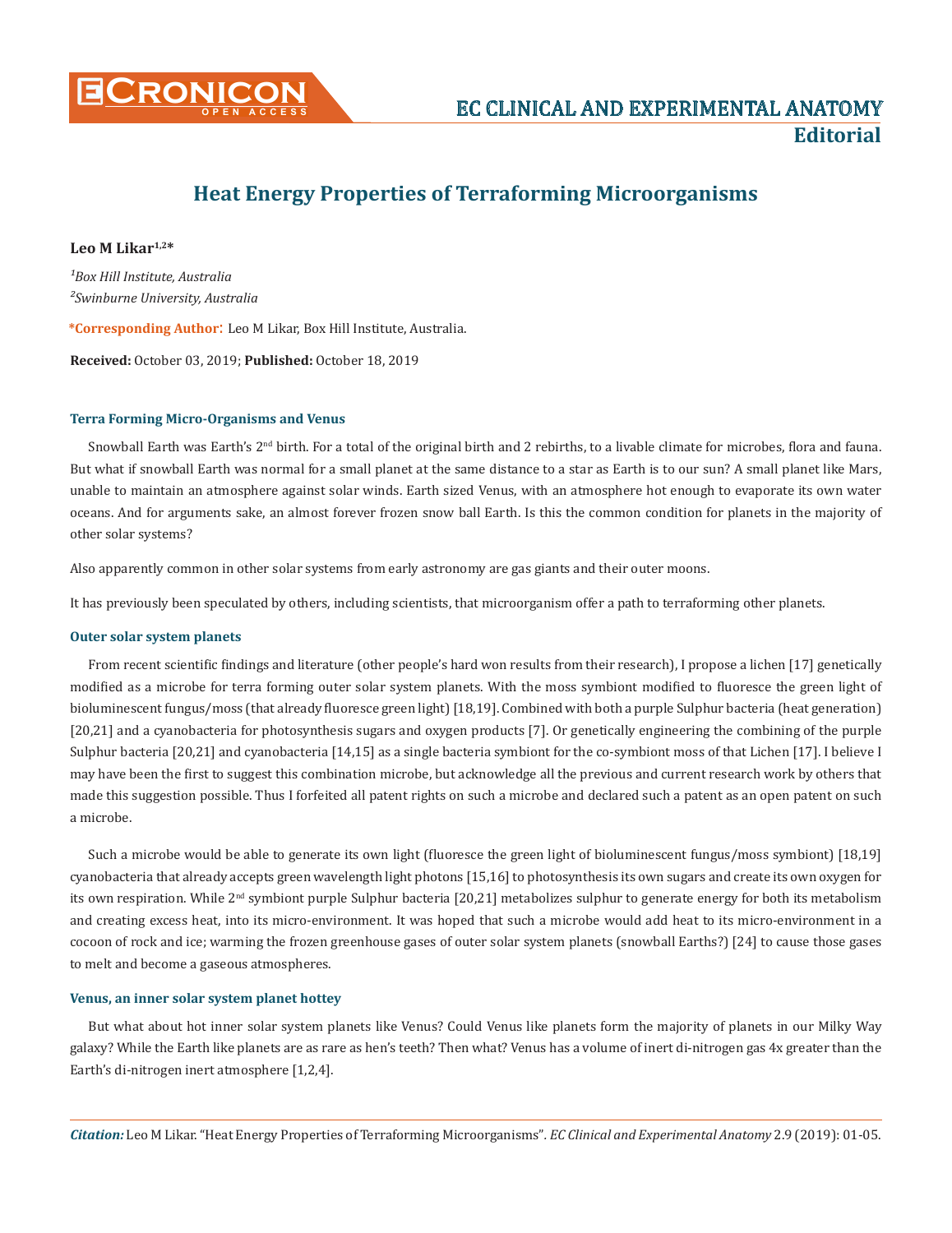#### **Heat Energy Properties of Terraforming Microorganisms**

As a percentage, di-nitrogen occupies only 3% total Venetian atmospheric volume<sub>5</sub>. So where is the inert di-nitrogen gas 4x greater than the Earth's di-nitrogen inert atmosphere? It's hidden to the thoughts of humankind under the reality, yet the illusion, of the tremendous Venutian atmospheric pressure [1,2,4]. By releasing that Venutian atmospheric pressure valve, will the inert di-nitrogen gas become available for plant and animal life to breathe? But doesn't animal and plant life need oxygen with the inert di-nitrogen gas, to sustain their lives, just like on Earth? [6].

The Venutian atmospheric pressure valve is also the 'locked up' and 'locked away', source of oxygen. The greenhouse gas culprit is carbon dioxide [1,2,3,8].

Many others have suggested microbes could be a way of terraforming planets to more Earth like conditions. Or that microbes may already exist on Venus! Revisiting this idea of others, that microbes could be a way of terraforming planets, what steps could be taken specifically for terraforming Venus with microbes? That may not have already been covered. Plants break the carbon dioxide molecule into oxygen and sugars. Sugars containing carbon, hydrogen and oxygen. Thus water  $(H_2O)$  plus water plus carbon dioxide (CO<sub>2</sub>) are converted by plants into oxygen  $O_2$  and sugar  $(C_6H_{12}O_6)$  [7].

Hydrogen is sparsely available in the Venus atmosphere as sulphuric acid  $(H_2SO_4)$  [1,2]. Such that the majority of Earth plants or Earth microbes would need this hydrogen to be released from sulphuric acid first and converted to water, in order to break apart the carbon dioxide molecule into carbon and oxygen [7]. As until the carbon dioxide molecule is broken apart into carbon atoms and oxygen atoms, the Venutian greenhouse gas effect will stop the cooling of the Venus planet [8].

Although the initial gases look available for Earth plants or Earth microbes to cool Venus by removing carbon dioxide from the Venutian atmosphere. The atmospheric temperatures and atmospheric pressures on Venus would destroy any plant, animal, or microorganism [1,2].

Then there is the smaller detail of trace element minerals which we generally take for granted [7]. As all plants and microbes need carbon, which we have on Venus in abundance, hydrogen, which we have on Venus in small quantities, oxygen which we have on Venus, (added all together = sugars/ $C_6H_{12}O_6$ ). Plus nitrogen which is needed for both amino acids (e.g. proteins/enzymes) and deoxyribonucleic acids (D.N.A.), which we have on Venus, but also phosphorous for deoxyribonucleic acids themselves (D.N.A.), which may or may not be on Venus in sufficient quantities! [7].

So, Venus seems to have the minimal elements to sustain life, provided phosphorous and other trace mineral elements are available [7].

 Despite the prohibitive temperatures (470°C ) [1,2] and pressures [1,2] for life to take a hold on Venus at the surface of the planet, there is an a layer of atmosphere with benign temperatures and pressures which are capable of sustaining life Earth plant and microbial life [1,2]. A layer of atmospheric CO<sub>2</sub> at a height of about 54 km above the Venus surface, with a temperature area of 20 $^{\circ}$ C [1,2]. At about 50 km (30 miles)there is also the layers of sulphuric acid clouds. Meaning that instead of the critical water for microbes to metabolize and multiply in. Turning the carbon dioxide CO<sub>2</sub>, into Carbon, C and oxygen gas, O<sub>2</sub>. A process similar to photosynthesis will need to be done in the sulphuric acid droplets  $(H_2SO_4)$  of Venutian clouds [1,2,7].

So are microbes to be genetically engineered to break apart CO<sub>2</sub> into C and O<sub>2</sub> while surviving in H<sub>2</sub>SO<sub>4</sub> acid droplets, in the 50 km height atmospheric zone, of Earth like temperatures and pressures? (25°C and 1 atm Earth sea level air pressure) [1,2].

Or are microbes to be introduced to convert the  $H_2SO_4$  into water to be converted to sugar or cellulose. Destroying the  $H_2SO_4$  cloud cover [1,2]. Will destroying the  $H_2SO_4$  cloud cover of Venus allow enough heat to leave the Venutian atmosphere and result in Venus night time temperatures drop from 450°C to 250°C or even 80°C?

 $02$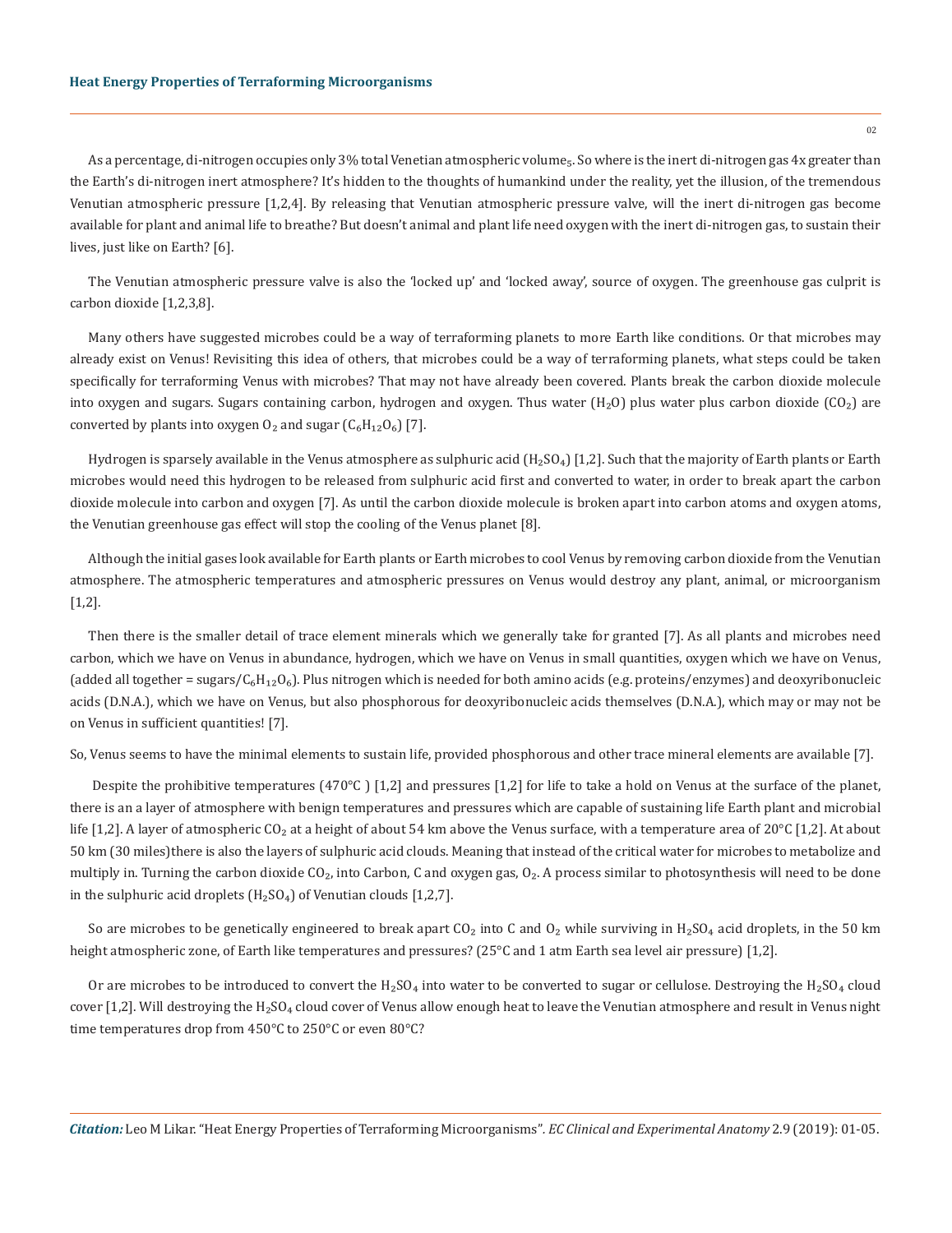As increasing temperature in a closed system increases the pressure in that system. And increasing pressure in a closed system can cause a corresponding increase in temperature [10]. By the equation  $CO_2 \rightarrow C + O_2$  Once microbes break down  $CO_2$  (carbon dioxide molecule) into C (carbon atoms) and  $O<sub>2</sub>$  (two oxygen atoms that can quickly form a di-atomic molecule), the number of molecules or atoms will increase [10]. The left hand of the equation has one mol of  $CO<sub>2</sub>$  (carbon dioxide molecule), while the right hand of the equation has one mol of C (carbon atoms) atoms and another mol of O<sub>2</sub> (di-atomic atoms). One mol on the left and one mol plus another one mol on the right of the equation means two mols on the right. Therefore pressure will initially increase. By the gas formulae PV = nRT, transposed to  $P = nRT/V$  [9].

 By the gas formula an increase in the number of mol (n) will give a corresponding increase in the pressure (P) of the system, the atmospheric system of Venus [9].

But the whole idea is to decrease the temperature and pressure of the Venus atmosphere! The temperature and pressure of Venus will only decrease when the volume and therefore the effect of the non-greenhouse gases  $(O_2$  and  $N_2)$  is greater than the volume and therefore the effect of the greenhouse gases; primarily  $CO<sub>2</sub>$  [10].

 $O<sub>2</sub>$  and N<sub>2</sub> are covalent molecules that because they are di-atomic of the same element and share their outer valance electrons evenly. By nature of their valance bond geometry  $O_2$  and  $N_2$  gases allow infrared radiation wavelengths of radiation to pass through them; with no absorption of energy [8,11].

Whereas  $CO<sub>2</sub>$  molecule has a covalent bond geometry resulting from an uneven sharing of outer shell valance electrons. Where infrared photons or wavelengths of radiation are absorbed by the  $CO<sub>2</sub>$  molecule [8,11].

Through the bending, twisting, rotating, of the uneven distribution, of the covalent outer shell electron bonds between the C atom and the two O atoms. Called a dipole moment, where C is more positive and O atom is more negative relative to their uneven sharing of electrons [8,11].

The CO<sub>2</sub> molecule in the atmosphere absorbs infrared radiation passing into Venus and trying to escape Venus. As this infrared radiation is converted to kinetic energy in the flexing of the CO<sub>2</sub> molecule's atoms because of its non-polar covalent bond geometry and uneven sharing of outer shell electrons [8,11].

After the initial rise in pressure and probably an initial rise in temperature by the equation and formula:

 $CO<sub>2</sub> \rightarrow C + O<sub>2</sub>$  and gas formula P = nRT/V [9].

As the temperatures begin to drop in the Venutian atmosphere, what will be the new average temperatures and pressures at the Venutian surface and through the atmosphere cloud layers [1-4]. And what will happen when non-greenhouse gases like  $O_2$  and N<sub>2</sub>, increase [8] as a percentage of the Venutian atmosphere. Which like an open window, would allow Venetian planetary and atmospheric heat to escape into outer space. Would an increase in non greenhouse gases like  $O_2$  and  $N_2$  as [8] a percentage of Venutian atmosphere, result in a greater cooling of Venus and a lower new temperature and pressure equilibrium of the Venus atmosphere [8,9]. Than the single effect of decreasing the  $CO<sub>2</sub>$  molecule concentration only?

All microbes need a liquid, or moisture to metabolize and reproduce. Whether an acid  $H_2SO_4$ , a polar liquid  $H_2O$ , or a non-polar, organic, volatile  $C_8H_{10}$  (octane), air humidity, or a viscous oil/fat [7].

The challenge for genetic engineers is to develop a microbe (whether bacteria, arcadia, or diatom, other plant like microbes, like cyanobacteria [12,14,17,22,23,25] that will break apart  $CO<sub>2</sub>$  into C and  $O<sub>2</sub>$ .

 $03$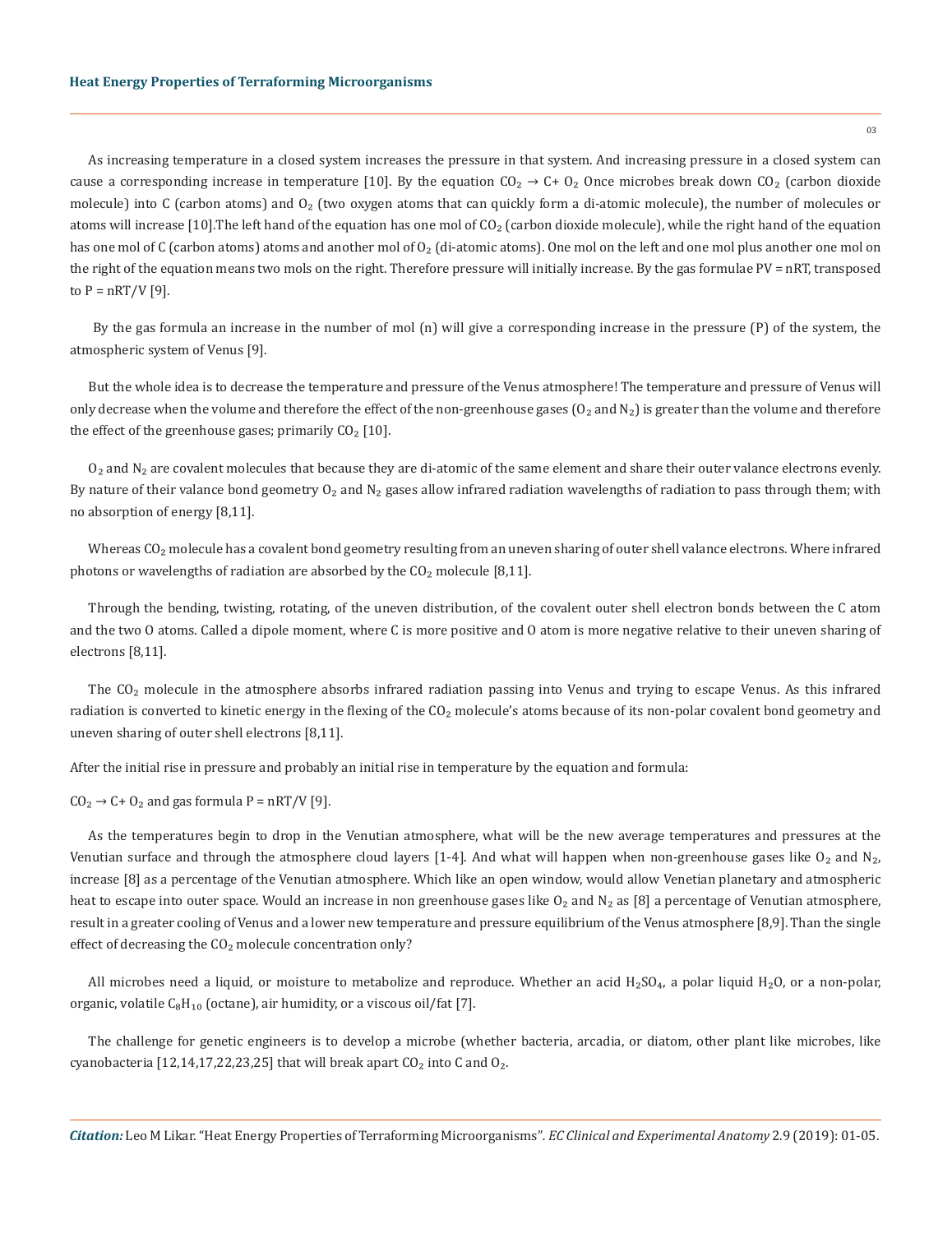Yet the use of disproportionately small amount of H atoms from small concentrations of atmospheric  $H_2SO_4$ , for the microbes own sugar manufacturing needs. While disproportionally breaking apart the  $CO<sub>2</sub>$  into C and O atoms.

Earth Photosynthesis Microbe = $6CO_2 + 6H_2O \rightarrow C_6H_{12}O_6 + 6O_2$  [7]

Genetically Engineered Microbe=  $CO_2 \rightarrow C + O_2$ .

Venus Microbe =9CO<sub>2</sub>+  $6H_2SO_4 \rightarrow C_6H_{12}O_6 + 18O_2 + 3CS_2$ 

All while living in a cloud layer. If the sulphuric acid droplets are dissipated into space, or absorbed into a microbes structure, converted to  $H<sub>2</sub>$ O, which is scarce and absorbed into a microbes structure. Then the microbe will have to survive, metabolize, reproduce and convert  $CO<sub>2</sub>$  into C and  $O<sub>2</sub>$ ; in a dry, Hydrogen depleted environment [1,2,7].

If this genetic engineering feat of microbes can be achieved, then Venus will have an excellent prospect of becoming a planet with a breathable atmosphere of  $N_2$  and  $O_2$  gases for all plant and animal life from Earth. But probably a desert like landscape.

### **Conclusion**

Venus is the closest planet to planet Earth, with an equal size and gravity to Earth's. With  $O_2$  gas locked up as  $CO_2$  and inert N<sub>2</sub> gas suppressed under Venus's greenhouse atmosphere condition.

With a minor miracle of human intervention genetic engineering. The Venutian atmospheric of  $CO<sub>2</sub>$  could [1,2], be converted into C and  $O_2$ , by genetically engineered microbes. Thus, the end result may be a Venus with an atmosphere of breathable N<sub>2</sub> and  $O_2$ , at temperatures under 100°C; and night time temperatures a balmy 50°C or less.

What country wouldn't take up a challenge such as this? From an asteroid collision perspective, it cannot hurt to have 5% of your population off planet.

## **Bibliography**

- 1. ['Web site: Venus Atmosphere Temperature and Pressure Profiles. Shade Tree Physics. Based on Magellan Orbit \(1991\).](https://web.archive.org/web/20180824201719/http:/shadetreephysics.com/vel/1918vpt.htm)
- 2. [Planetary Science Communications team at NASA's Jet Propulsion Laboratory and Goddard Space Flight Center for NASA's Science](https://solarsystem.nasa.gov/planets/venus/in-depth/)  [Mission Directorate. Director, NASA Planetary Science Division: Dr. Lori Glaze \(2019\).](https://solarsystem.nasa.gov/planets/venus/in-depth/)
- 3. [Basilevsky Alexandr T and Head James W. "The surface of Venus".](http://planetary.brown.edu/planetary/documents/2875.pdf) *Reports on Progress in Physics* 66.10 (2003): 1699-1734.
- 4. "Clouds and atmosphere of Venus". Institut de mécanique céleste et de calcul des éphémérides.
- 5. Taylor Fredric W. "Venus: Atmosphere". In Tilman Spohn; Breuer Doris; Johnson TV (eds.). Encyclopedia of the Solar System (3rd edition). Oxford: Elsevier Science and Technology (2014).
- 6. Joanne Burke., *et al*. "Spotlight: Biology". VCE Units 1 and 2.1st Edition, Science Press, Chapter 8 (2006): 45-51.
- 7. Joanne Burke., *et al*. "Spotlight: Biology". VCE Units 1 and 2.1st Edition, Science Press, Chapter 2-6 (2006): 9-38.
- 8. Raymond Chang and Kenneth A Goldsby. "Chemistry 12<sup>th</sup> edition". Mc Graw Hill Education Chapter 7 Quantum Theory And The Electronic Structure Of Atoms Bohr's Theory Of The Hydrogen Atom 7.3 Chapter 20, Chemistry In The Atmosphere pages (2016): 282-286, 900-929.

*Citation:* Leo M Likar. "Heat Energy Properties of Terraforming Microorganisms"*. EC Clinical and Experimental Anatomy* 2.9 (2019): 01-05.